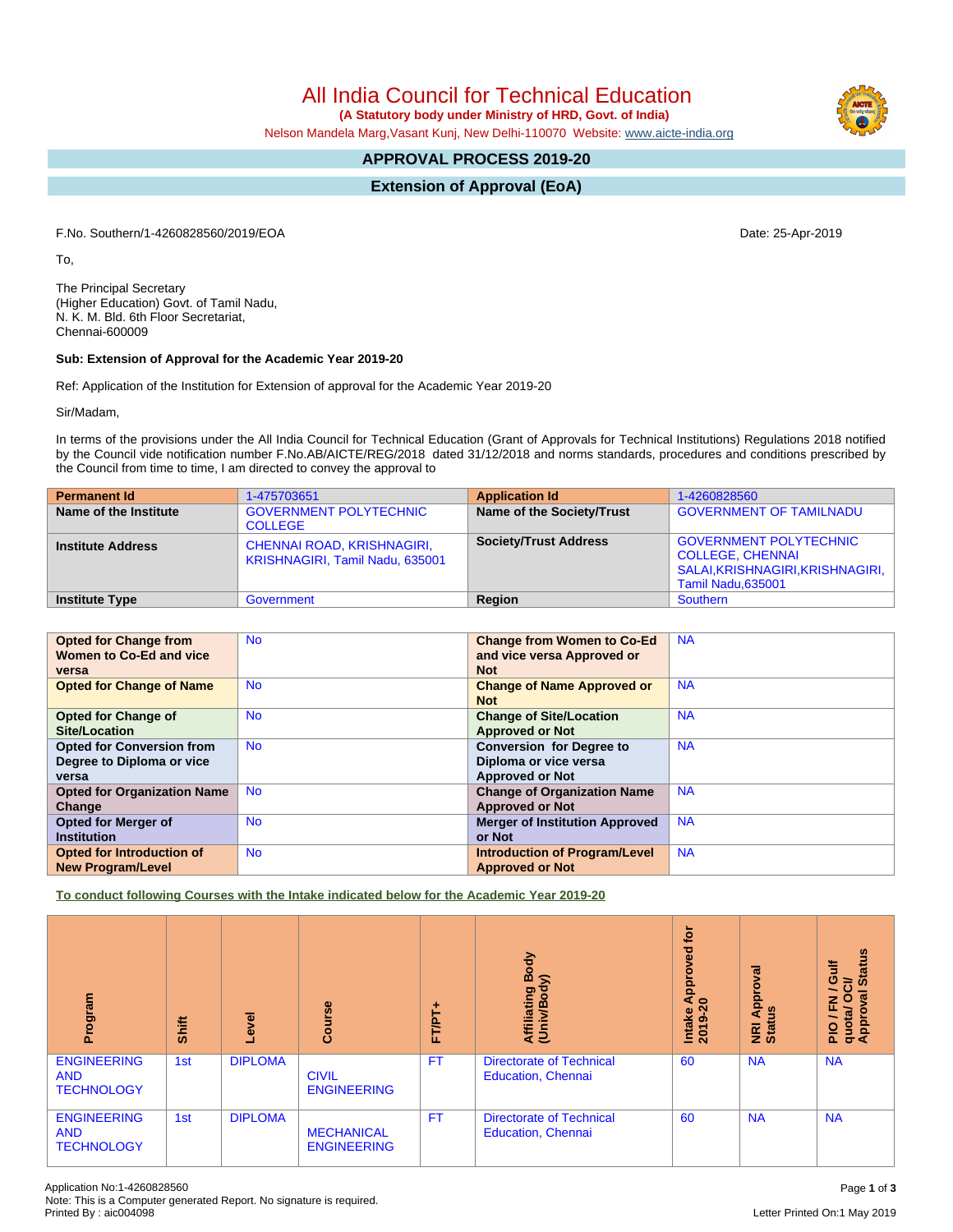| <b>ENGINEERING</b><br><b>AND</b><br><b>TECHNOLOGY</b> | 1st             | <b>DIPLOMA</b> | <b>ELECTRONICS &amp;</b><br><b>COMMUNICATIO</b><br><b>N ENGG</b> | <b>FT</b> | <b>Directorate of Technical</b><br><b>Education, Chennai</b> | 60 | <b>NA</b> | <b>NA</b> |
|-------------------------------------------------------|-----------------|----------------|------------------------------------------------------------------|-----------|--------------------------------------------------------------|----|-----------|-----------|
| <b>ENGINEERING</b><br><b>AND</b><br><b>TECHNOLOGY</b> | 1st             | <b>DIPLOMA</b> | <b>COMPUTER</b><br><b>ENGINEERING</b>                            | <b>FT</b> | <b>Directorate of Technical</b><br><b>Education, Chennai</b> | 60 | <b>NA</b> | <b>NA</b> |
| <b>ENGINEERING</b><br><b>AND</b><br><b>TECHNOLOGY</b> | 2nd             | <b>DIPLOMA</b> | <b>CIVIL</b><br><b>ENGINEERING</b>                               | <b>FT</b> | <b>Directorate of Technical</b><br><b>Education, Chennai</b> | 60 | <b>NA</b> | <b>NA</b> |
| <b>ENGINEERING</b><br><b>AND</b><br><b>TECHNOLOGY</b> | 2 <sub>nd</sub> | <b>DIPLOMA</b> | <b>MECHANICAL</b><br><b>ENGINEERING</b>                          | <b>FT</b> | <b>Directorate of Technical</b><br><b>Education, Chennai</b> | 60 | <b>NA</b> | <b>NA</b> |
| <b>ENGINEERING</b><br><b>AND</b><br><b>TECHNOLOGY</b> | 2nd             | <b>DIPLOMA</b> | <b>ELECTRONICS &amp;</b><br><b>COMMUNICATIO</b><br><b>N ENGG</b> | <b>FT</b> | <b>Directorate of Technical</b><br><b>Education, Chennai</b> | 60 | <b>NA</b> | NA        |
| <b>ENGINEERING</b><br><b>AND</b><br><b>TECHNOLOGY</b> | 2 <sub>nd</sub> | <b>DIPLOMA</b> | <b>COMPUTER</b><br><b>ENGINEERING</b>                            | <b>FT</b> | <b>Directorate of Technical</b><br><b>Education, Chennai</b> | 60 | <b>NA</b> | <b>NA</b> |
| <b>ENGINEERING</b><br><b>AND</b><br><b>TECHNOLOGY</b> | 1st             | <b>DIPLOMA</b> | <b>MECHANICAL</b><br><b>ENGINEERING</b>                          | <b>PT</b> | <b>Directorate of Technical</b><br><b>Education, Chennai</b> | 30 | <b>NA</b> | <b>NA</b> |
| <b>ENGINEERING</b><br><b>AND</b><br><b>TECHNOLOGY</b> | 1st             | <b>DIPLOMA</b> | <b>ELECTRONICS &amp;</b><br><b>COMMUNICATIO</b><br><b>N ENGG</b> | <b>PT</b> | <b>Directorate of Technical</b><br><b>Education, Chennai</b> | 30 | <b>NA</b> | <b>NA</b> |
| <b>ENGINEERING</b><br><b>AND</b><br><b>TECHNOLOGY</b> | 1st             | <b>DIPLOMA</b> | <b>CIVIL</b><br><b>ENGINEERING</b>                               | <b>PT</b> | <b>Directorate of Technical</b><br><b>Education, Chennai</b> | 30 | <b>NA</b> | <b>NA</b> |

+FT –Full Time,PT-Part Time

In case of any differences in content in this Computer generated Extension of Approval Letter, the content/information as approved by the Executive Council / General Council as available on the record of AICTE shall be final and binding.

Strict compliance of Anti-Ragging Regulation: - Approval is subject to strict compliance of provisions made in AICTE Regulation notified vide F. No. 37- 3/Legal/AICTE/2009 dated July 1, 2009 for Prevention and Prohibition of Ragging in Technical Institutions. In case Institution fails to take adequate steps to Prevent Ragging or fails to act in accordance with AICTE Regulation or fails to punish perpetrators or incidents of Ragging, it will be liable to take any action as defined under clause 9(4) of the said Regulation.

#### **It is mandatory to comply all the essential requirements as given in APH 2019-20(appendix 6)**

NOTE: If the State Government / UT / DTE / DME has a reservation policy for admission in Technical Education Institutes and the same is applicable to Private & Self-financing Technical Institutions, then the State Government / UT/ DTE / DME shall ensure that 10 % of Reservation for EWS would be operational from the Academic year 2019-20 without affecting the percentage reservations of SC/ST/OBC/General . However, this would not be applicable in the case of Minority Institutions referred to the clause (1) of Article 30 of **Constitution of India.**

> **Prof. A.P Mittal Member Secretary, AICTE**

**1. The Director Of Technical Education\*\*, Tamil Nadu**